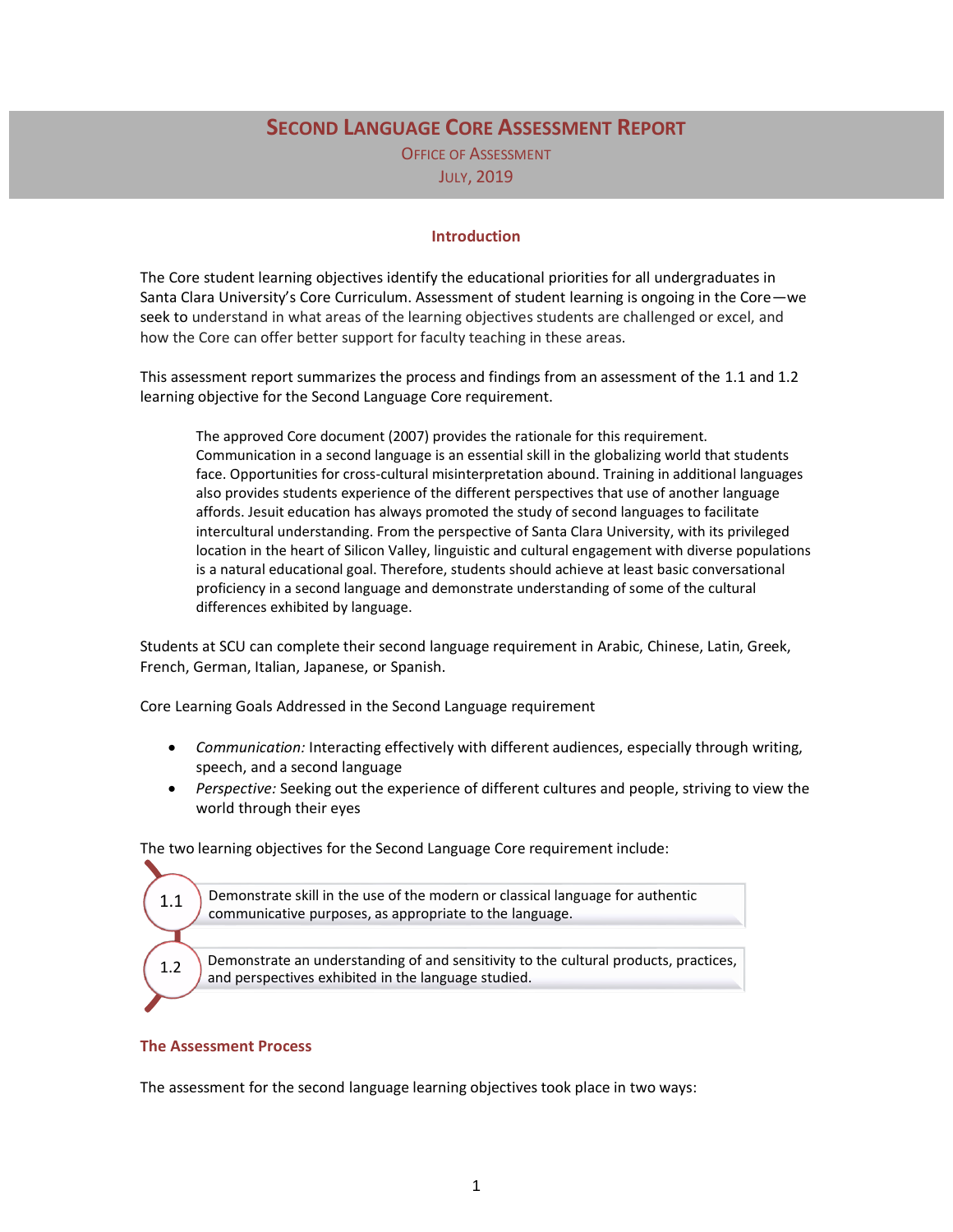## LO1.1 Demonstrate skill in the use of the modern or classical language for authentic communicative purposes, as appropriate to the language

After consultation with the chair and other members of the Modern Languages and Literatures (MLL) department, a recommendation was made to assess student performance for LO 1.1 (skill in the use of the modern classical language for authentic communicative purposes) through the Avant STAMP online test that assesses language ability in reading, writing, listening and speaking. This test allows educators to map ability to the standards set by the American Council of the Teaching of Foreign Languages (ACTFL). The cost of the Avant STAMP test made it prohibitive to give to all students enrolled in level 3 courses, so faculty teaching those courses in the spring of 2018 invited students from their classes to take the test as an independent activity. Numerous lab times were offered for students to take the test under the supervision of a faculty member in the MLL department. Twentytwo students completed the assessment in six different languages. Scores for the four skill areas were sent from Avant to the department and forwarded to the Office of Assessment.

## LO1.2 Demonstrate an understanding of and sensitivity to the cultural products, practices, and perspectives exhibited in the language studied.

In winter 2018, the Office of Assessment asked faculty teaching 2<sup>nd</sup> level Second Language courses to gather student work related to LO 1.2. Student work was collected from a random sample of students from the 21 courses taught by distinct faculty during winter quarter, 2018. Level 2 was chosen as the appropriate level for the assessment since only students completing the B.A. or B.S. in Social Sciences are required to complete the 3<sup>rd</sup> Second Language course; others need only complete the  $2<sup>nd</sup>$  level. Work from 108 students from 17 courses could be used in the assessment representing 16 percent of the total number of students taking level 2 second language courses.

Faculty teaching the courses identified the assignments or exam questions providing the clearest evidence for student learning with respect to LO 1.2: Demonstrate an understanding of and sensitivity to the cultural products, practices, and perspectives exhibited in the language studied.

A rubric was used to score student work and student learning for each objective was scored on a four-point proficiency scale (see Appendix). Eleven faculty who teaching in the second language area participated in the scoring of the student work. After two norming sessions and clarifying modifications to the rubric, raters independently reviewed and rated all materials.

## **What We Learned**

## **LO 1.1 Students will demonstrate skill in the use of the modern or classical language for authentic communicative purposes, as appropriate to the language.**

Table 1 summarizes the test scores for French and Spanish, where, according to the department, the expectation is that students will achieve a score of 4 in the communication skills (intermediate low per the ACTFL benchmark) by the end of Level 3. As Table 1 shows, all students met or exceeded the standard except on listening, where some students scored as novice-high, not intermediate-low.

| Table 1. Communication SKIII SCOTES TOL SLUUENTS TAKING FEEICH AND Spanish (SCOTE (11)) |                      |            |            |                 |  |
|-----------------------------------------------------------------------------------------|----------------------|------------|------------|-----------------|--|
| Language                                                                                | <b>Reading score</b> | Writing    | Listening  | <b>Speaking</b> |  |
| French (n=5)                                                                            | 5(5)                 | 4(5)       | 3(3), 4(1) | 4(4), 5(1)      |  |
| Spanish (n=3)                                                                           | 4(1)7(2)             | 4(1), 5(2) | 3(2), 4(1) | 4(1), 5(2)      |  |

Table 1. Communication skill scores for students taking French and Spanish (score (n))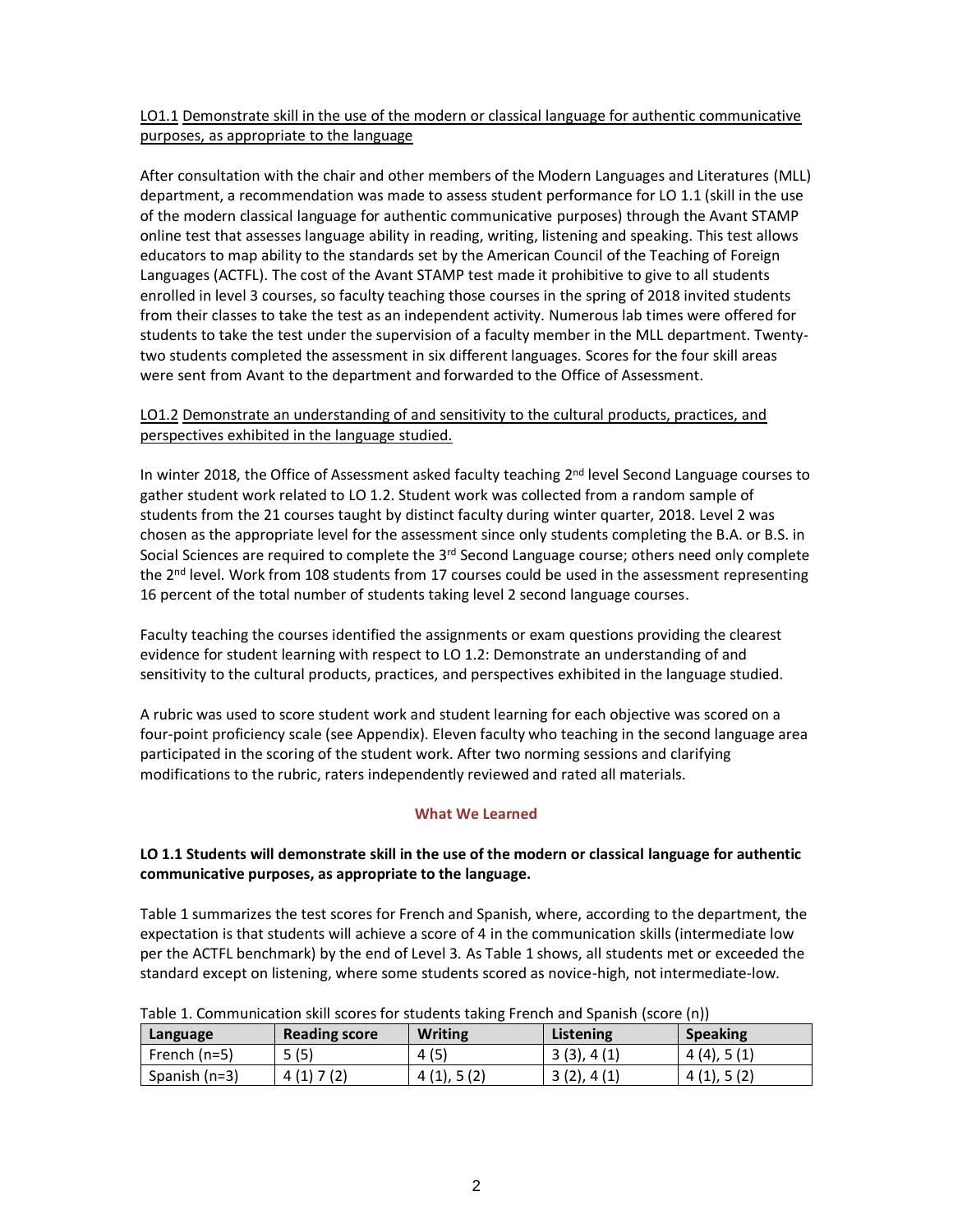Table 2 summarizes the test scores for German and Italian, where, according to the department, the expectation is that students will achieve a score of 3 in the communication skills (novice high) per the ACTFL benchmark) by the end of Level 3. As Table 2 shows, all students met or exceeded the standard in all communication skills.

| Language      | <b>Reading</b> | <b>Writing</b> | Listening  | <b>Speaking</b>  |
|---------------|----------------|----------------|------------|------------------|
| German (n=2)  | 6(2)           | 4(2)           | 5(2)       | 4(2)             |
| Italian (n=5) | 5(3)6(2)       | 4(3), 5(2)     | 6(2), 8(3) | 3(1), 4(2), 5(2) |

Table 2. Communication skill scores for students taking German and Italian (score (n))

Table 3 summarizes the test scores for Chinese and Japanese, where, according to the department, the expectation is that students will achieve a score of 2 in the communication skills (novice mid) per the ACTFL benchmark) by the end of Level 3. As Table 3 shows, all students met or exceeded the standard in all communication skills.

Table 3. Communication skill scores for students taking Chinese and Japanese (score (n))

| Language         | <b>Reading</b> | <b>Writing</b> | Listening        | <b>Speaking</b> |
|------------------|----------------|----------------|------------------|-----------------|
| Chinese (n=4)    | 2(3), 3(1)     | 4 (4)          | 3(1), 4(2), 8(1) | 4(4), 5(1)      |
| Japanese $(n=2)$ | 4(1)5(1)       | 4(2)           | 2(1), 3(1)       | 3(1), 5(1)      |

## **LO 1.2 Students will demonstrate an understanding of and sensitivity to the cultural products, practices, and perspectives exhibited in the language studied.**

Student work was generally judged as proficient or highly proficient for LO 1.2 (combined 82 percent, see Figure 1). An additional 16% of the student work was judged as approaching proficiency, 2% was rated as not proficient, and 1% was rated as not having evidence that the learning objective was addressed in the student work.



Figure 1. Percent of Rubric Scores for Learning Objective 1.2

Students wrote the cultural response(s) in target language (T), target language and English (TE), or English only (E). The scoring faculty thought it would be interesting to document the proportion of students in each of these groups and see if this was associated with a difference in rubric scores.

As seen in Figure 2, most of the student responses used the target language (54%). Additionally, 18% of responses used a combination of the target language and English, and 29% of students only used English.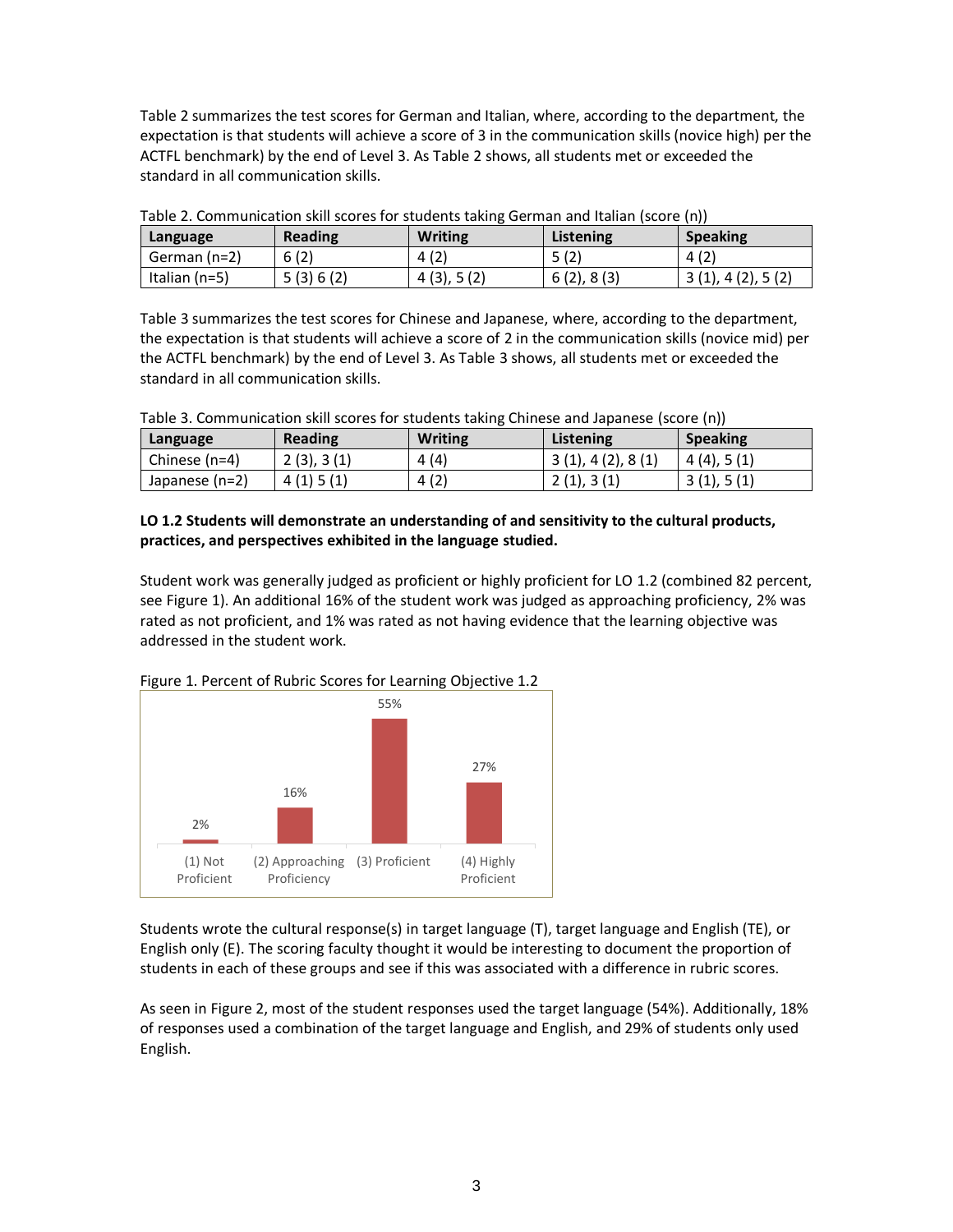#### Figure 2. Percent of target language usage for cultural responses



When student scores were examined across each group, no significant differences were found relating to whether students completed their work in English, the target language, or both.

#### **Conclusions**

The scores from the Second Language core assessment indicate that the student work shows considerable evidence of meeting LO 1.1. Across the six languages included, most students met or exceeded the recommended standard of the Modern Languages and Literatures department for reading, writing, listening and speaking. It should be noted that the sample was small and students volunteered for the assessment (no payment nor extra-credit was offered).

The assessment for LO 1.2 drew from a much larger sample of students randomly drawn from courses and using embedded course assignments. Overwhelmingly students were determined as meeting or exceeding the rubric standards set for the demonstration of understanding of and sensitivity to the cultural products, practices, and perspectives exhibited in the language studied.

The faculty members teaching in this area were enthusiastic participants in the scoring of the student work for LO 1.2 and the discussions around the goals of the learning objectives and approaches faculty take in their teaching to support students' their understanding of and sensitivity to culture were engaging and appeared to be very valuable to the participants**.** Within the scoring session, faculty exchanged ideas and suggestions, jumpstarting one of the outcomes typically seen after the assessment in complete. Further discussions with all faculty teaching in this area are encouraged, especially among faculty who have more recently joined SCU as instructors.

**Acknowledgments**: The Office of Assessment thanks the Second Languages FCC, the faculty teaching Core courses who participated in the assessment, the faculty members who offered to serve as scorers for the student work, and our student assistants who contribute ongoing support to the assessment process.